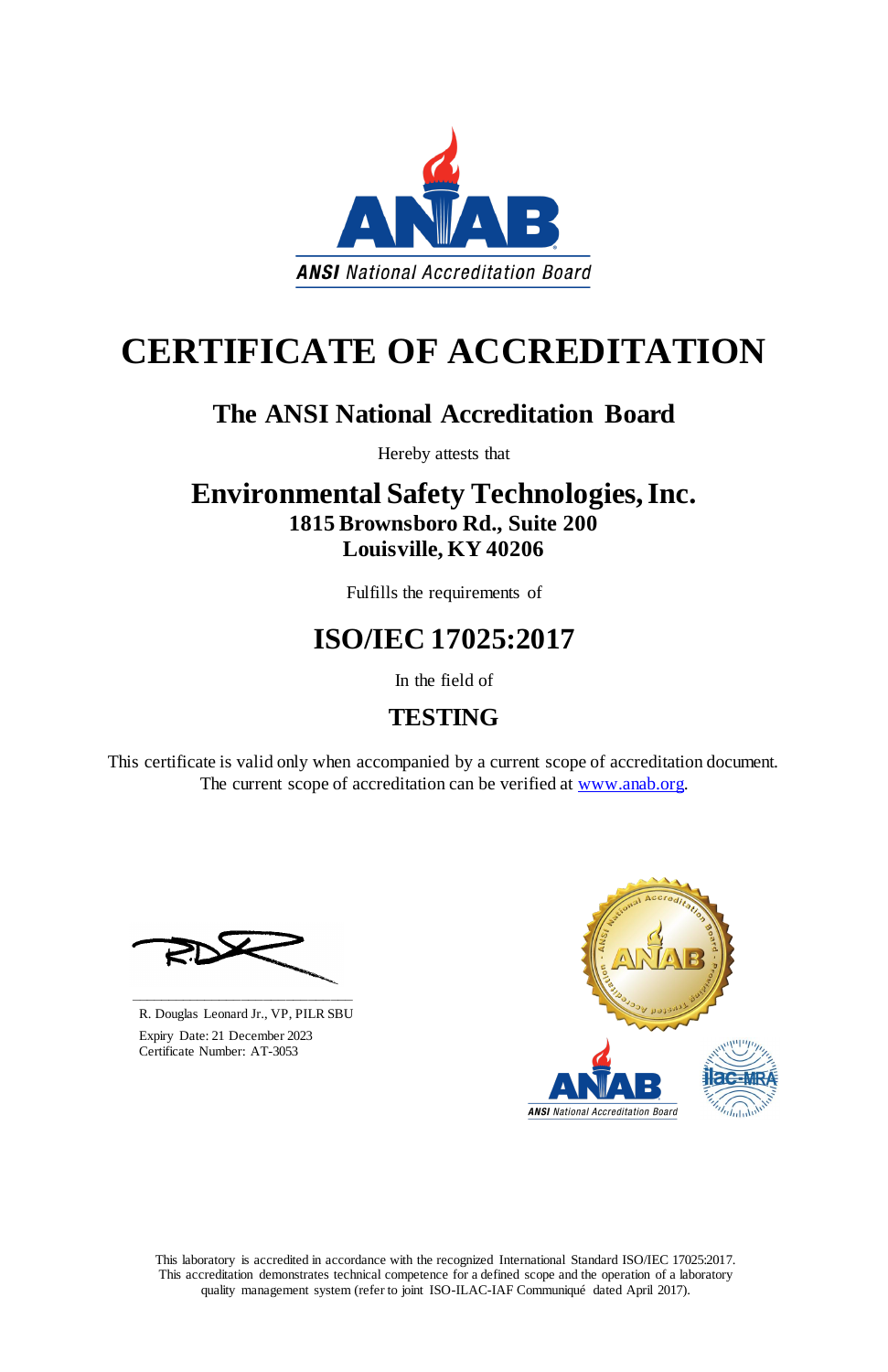

#### **SCOPE OF ACCREDITATION TO ISO/IEC 17025:2017**

#### **Environmental Safety Technologies, Inc.**

1815 Brownsboro Rd., Suite 200 Louisville, KY 40206

Richard D. Miller, PhD 502-893-6080 [akoebel@estechlab.com](mailto:akoebel@estechlab.com)

#### **TESTING**

Valid to: December 21, 2023<br>
Certificate Number: **AT-3053** 

#### **Microbiological**

| <b>Specific Tests and/or</b><br><b>Properties Measured</b>                                                                          | <b>Specification, Standard,</b><br><b>Method, or Test Technique</b>                                                                                                               | Items, Materials or<br><b>Product Tested</b>                               | <b>Key Equipment or</b><br><b>Technology</b>                                                                                                                                                                                                                   |
|-------------------------------------------------------------------------------------------------------------------------------------|-----------------------------------------------------------------------------------------------------------------------------------------------------------------------------------|----------------------------------------------------------------------------|----------------------------------------------------------------------------------------------------------------------------------------------------------------------------------------------------------------------------------------------------------------|
| Legionella Culture:<br>Legionella pneumophila<br>SG1, Legionella<br>pneumophila SG2-14,<br>& Legionella non-<br>pneumophila species | EST-LM-01 (Culture)<br>EST-LM-02 (Confirmation)<br>References CDC Elite<br>Procedure<br>for the Recovery of<br>Legionella<br>from the Environment (2005)<br>and ISO 11731:2017(E) | Viable Air Impaction,<br>Swabs, Bulk Liquid/Water,<br>& Bulk-Solid Samples | Potable Water Sample<br>Membrane Filtration &<br>Culture on BCYE & GVPC<br>Selective Agar. Non-Potable<br>Water Culture on GVPC<br>Selective Agar. Potable $&$<br>Non-Potable Acid Treatment.<br>Legionella Count & Latex<br><b>Agglutination Confirmation</b> |
| Legionella pneumophila<br>SG1 & SG2-15 vPCR                                                                                         | EST-LM-03                                                                                                                                                                         | <b>Bulk Liquid/Water</b>                                                   | <b>PCR</b> System                                                                                                                                                                                                                                              |
| Bacteria Count - Aerobic                                                                                                            | EST-LM-04<br><b>References Standard Methods</b><br>9215C Spread Plate Method                                                                                                      | Viable Air Impaction,<br>Swabs, Bulk Liquid/Water,<br>& Bulk-Solid Samples | <b>Standard Methods Agar</b><br>Culture & Colony Count                                                                                                                                                                                                         |
| Bacteria Count - Anaerobic                                                                                                          | EST-LM-04<br><b>References Standard Methods</b><br>9215C Spread Plate Method                                                                                                      | Viable Air Impaction,<br>Swabs, Bulk Liquid/Water,<br>& Bulk-Solid Samples | <b>Standard Methods Agar</b><br>Culture & Colony Count                                                                                                                                                                                                         |

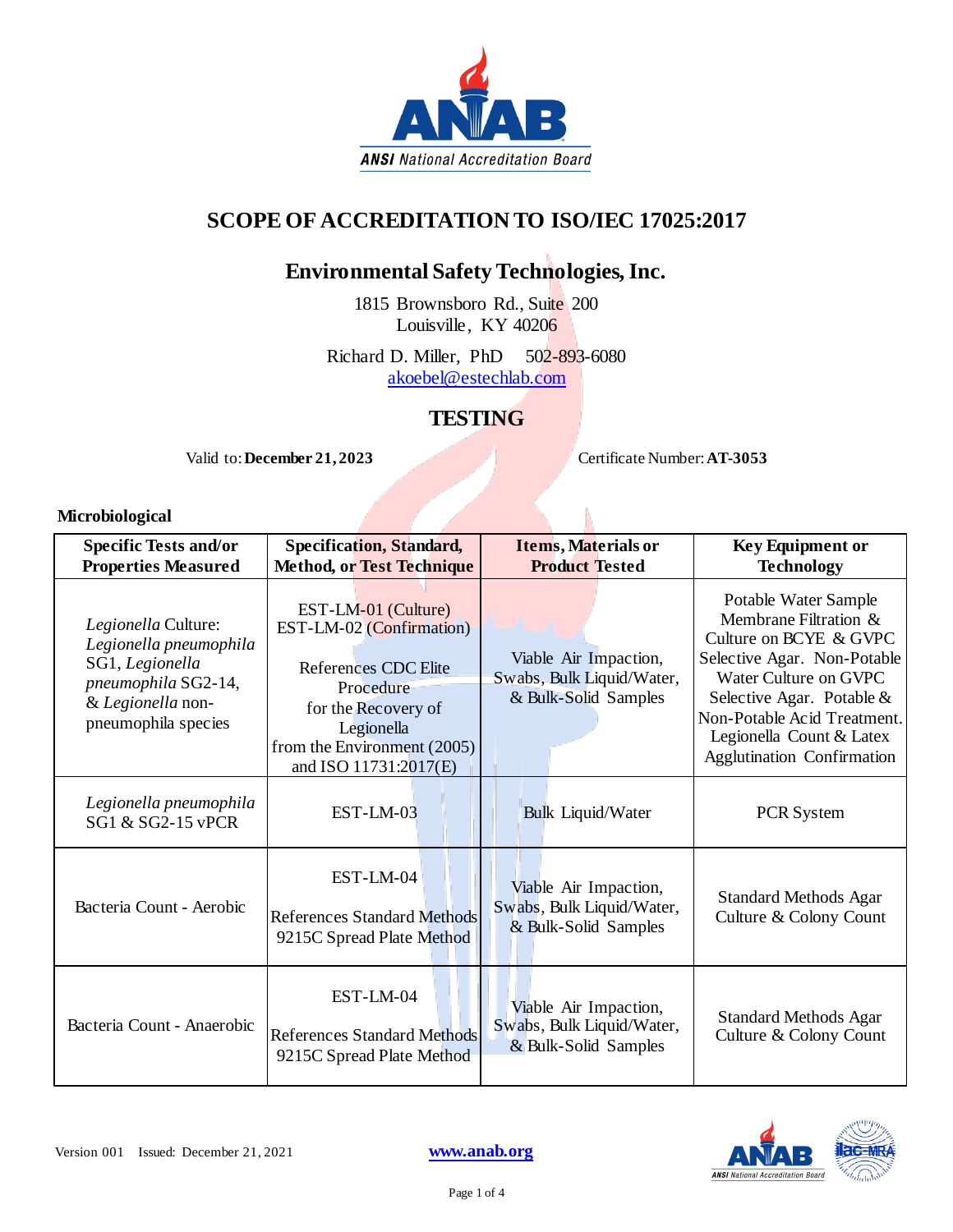

#### **Microbiological**

| <b>Specific Tests and/or</b>                                                                                                                                                                                                                                                                                                                  | Specification, Standard,         | Items, Materials or                                                        | <b>Key Equipment or</b>                                        |
|-----------------------------------------------------------------------------------------------------------------------------------------------------------------------------------------------------------------------------------------------------------------------------------------------------------------------------------------------|----------------------------------|----------------------------------------------------------------------------|----------------------------------------------------------------|
| <b>Properties Measured</b>                                                                                                                                                                                                                                                                                                                    | <b>Method, or Test Technique</b> | <b>Product Tested</b>                                                      | <b>Technology</b>                                              |
| Bacteria Count - Aerobic                                                                                                                                                                                                                                                                                                                      | EST-LM-04                        | Swabs, Bulk Liquid/Water,                                                  | Microfilm™ APC                                                 |
|                                                                                                                                                                                                                                                                                                                                               | References IEHMB073.06           | & Bulk-Solid Samples                                                       | Colony Count                                                   |
| Bacteria Characterization<br>• Bacillus-like<br>• Corynebacterium-like<br>• Enterococcus-like<br>Micrococcus-like<br>$\bullet$<br>• Non-spore forming Gram<br>positive rod<br>Staphylococcus aureus<br>Staphylococcus non-<br>aureus<br>Streptococcus-like<br>Enteric Gram negative<br>• Non-enteric gram<br>negative<br>Filamentous bacteria | EST-LM-05                        | Viable Air Impaction,<br>Swabs, Bulk Liquid/Water,<br>& Bulk-Solid Samples | Culture, Gram Stain,<br>Acid Fast Stain,<br>Biochemical Workup |
| Enterobacteriaceae/                                                                                                                                                                                                                                                                                                                           | EST-LM-06                        | Swabs, Bulk Liquid/Water                                                   | Microfilm™ EBEc                                                |
| Escherichia coli (E. coli)                                                                                                                                                                                                                                                                                                                    | References IEHMB 219.04          |                                                                            | Colony Count                                                   |
| Total Coliform/                                                                                                                                                                                                                                                                                                                               | EST-LM-06                        | Swabs, Bulk Liquid/Water                                                   | Microfilm™ TCEc                                                |
| Escherichia coli (E. coli)                                                                                                                                                                                                                                                                                                                    | References IEHMB 072.04          |                                                                            | Colony Count                                                   |
| Listeria                                                                                                                                                                                                                                                                                                                                      | EST-LM-06                        | Swabs, Bulk Liquid/Water                                                   | PDX-LIB™ Broth<br>Presence/Absence                             |
| Salmonella                                                                                                                                                                                                                                                                                                                                    | EST-LM-06                        | Swabs, Bulk Liquid/Water                                                   | PDX-SIBTM Broth<br>Presence/Absence                            |

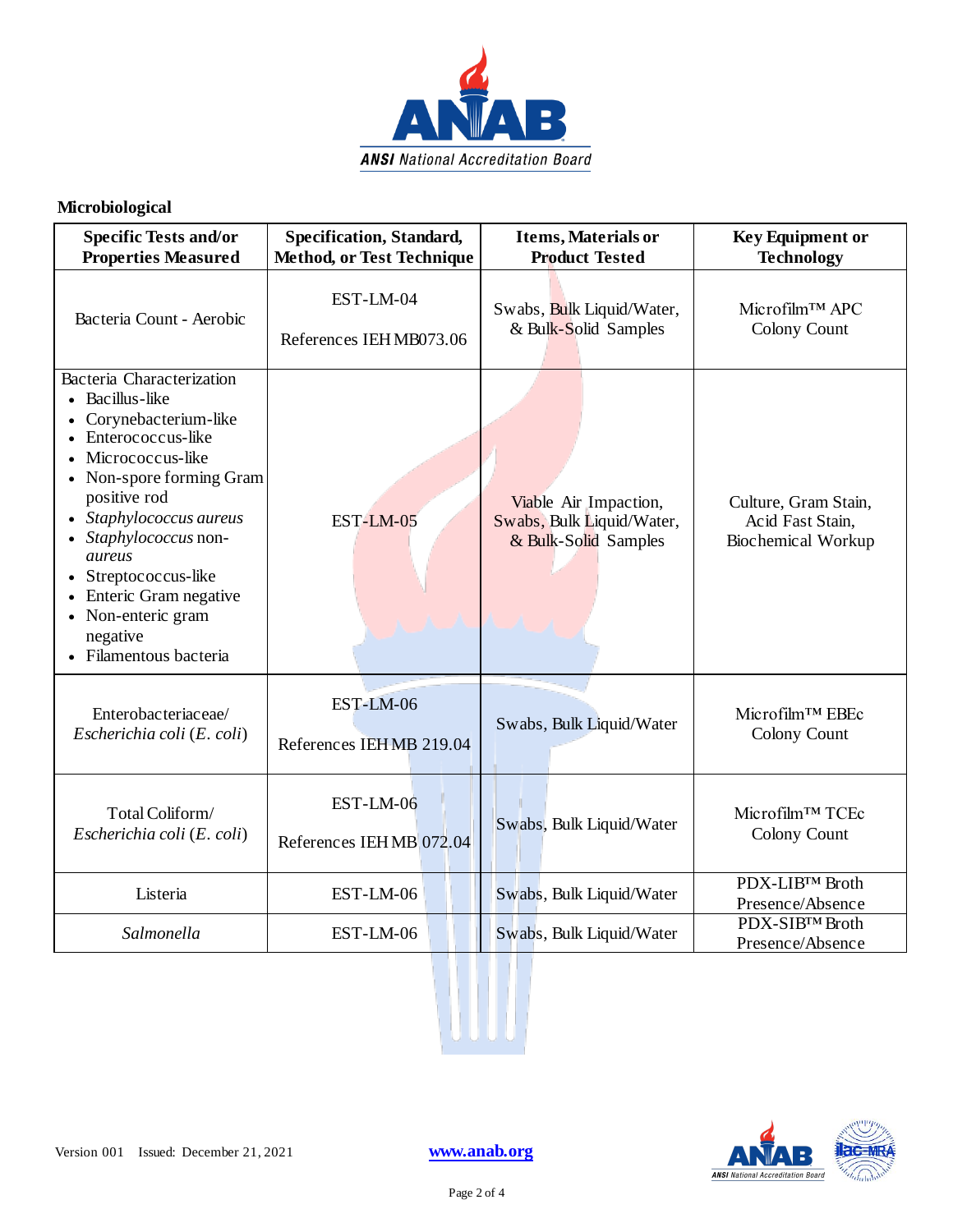

#### **Microbiological**

| <b>Specific Tests and/or</b><br><b>Properties Measured</b>                                                                                                                                                                                                                                                                  | Specification, Standard,<br><b>Method, or Test Technique</b> | <b>Items, Materials or</b><br><b>Product Tested</b>                        | <b>Key Equipment or</b><br><b>Technology</b>                        |
|-----------------------------------------------------------------------------------------------------------------------------------------------------------------------------------------------------------------------------------------------------------------------------------------------------------------------------|--------------------------------------------------------------|----------------------------------------------------------------------------|---------------------------------------------------------------------|
| Bacteria Pathogen Screens<br>• Acinetobacter baumannii<br>• Burkholderia cepacia<br>Pseudomonas aeruginosa<br>$\bullet$<br>Staphylococcus aureus<br>$\bullet$<br>Stenotrophomonas<br>maltophilia<br>Serratia<br>NTM Mycobacteria                                                                                            | EST-LM-06                                                    | Swabs, Bulk Liquid/Water,<br>& Bulk-Solid Samples                          | Culture by Selective Agars<br>& Biochemical Workup,<br>Colony Count |
| Fungal Mold & Yeast<br>Count Only                                                                                                                                                                                                                                                                                           | EST-LM-06<br>References IEHMB 074.03                         | Swabs, Bulk Liquid/Water                                                   | Microfilm™ YMC<br>Colony Count                                      |
| Fungal Mold & Yeast<br>Count Only                                                                                                                                                                                                                                                                                           | EST-LM-08                                                    | Viable Air Impaction,<br>Swabs, Bulk Liquid/Water,<br>& Bulk-Solid Samples | Culture & Colony Count                                              |
| Fungal Mold Count with<br>Genus Identification &<br>Aspergillus speciation<br>alliaceus<br>amstelodami<br>candidus<br>clavatus<br>flavus<br>fumigatus<br>glaucus<br>nidulans<br>$\bullet$ niger<br>• oryzae<br>• parasiticus<br>• penicillioides<br>restrictus<br>• sydowii<br>terreus<br>ustus<br>• versicolor<br>• wentii | EST-LM-08                                                    | Viable Air Impaction,<br>Swabs, Bulk Liquid/Water,<br>& Bulk-Solid Samples | Culture & Colony Count                                              |